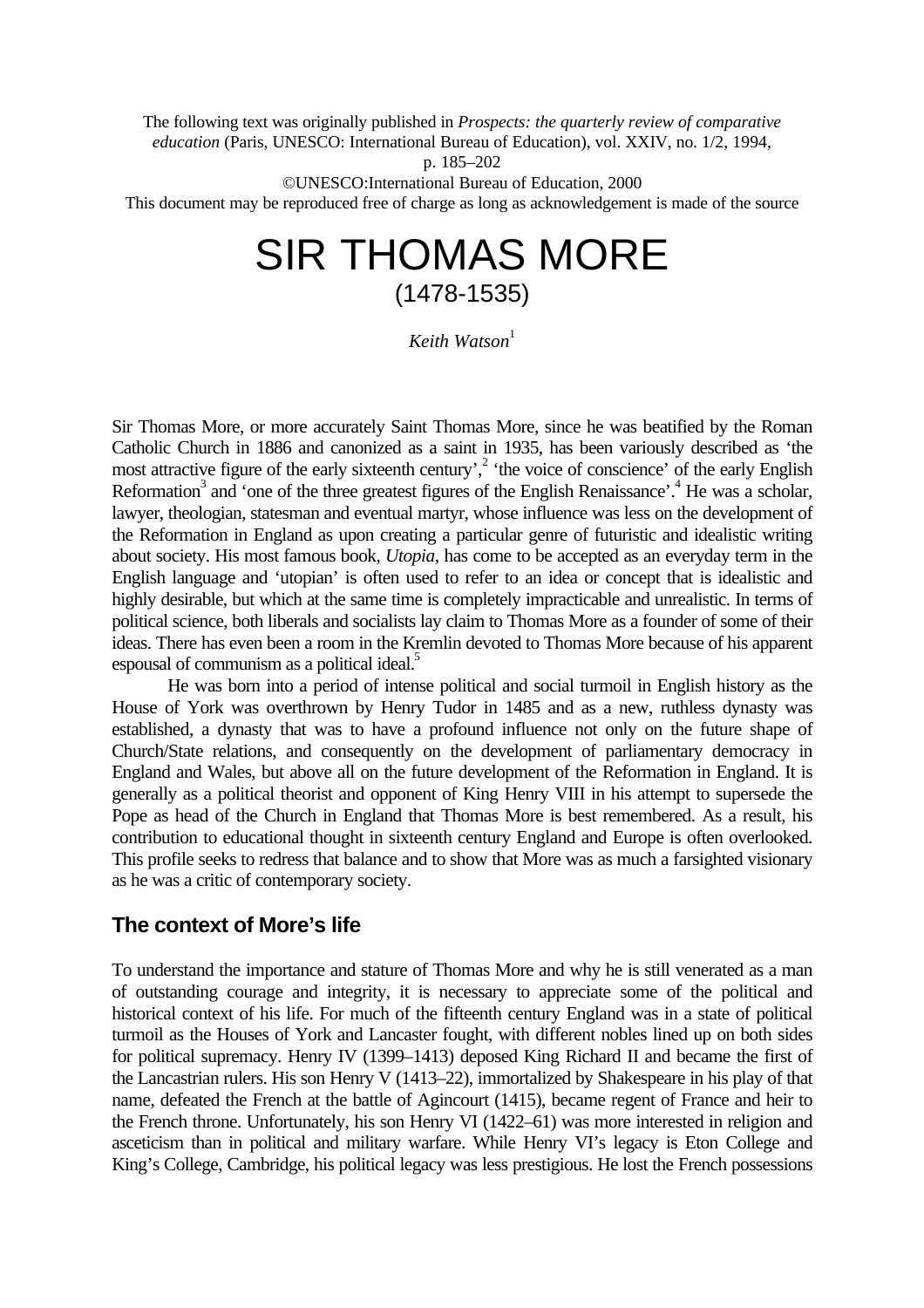and eventually the Wars of the Roses,  $6$  leaving the Yorkist Edward IV (1461–83) on the throne. Although his son, Edward V, was named king, his position was usurped by his uncle, Richard, Duke of York, who became King Richard III (1483–85). Even so, Richard's position was far from secure, partly because of uncertainty about what happened to the young princes, Edward V and his brother Richard.<sup>7</sup> When Richard III was defeated at the battle of Bosworth in 1485 by Henry Tudor (Henry VII, 1485-1509), whose claims to the English throne were also pretty tenuous, a new era broke out in English history. Henry VII secured his position by ruthless suppression of potential rivals, by shrewd treaties with neighbouring European countries and by fiscal austerity. His son, Henry VIII (1509–45), not only consolidated the Tudor dynasty by dynastic and other treaties, by ruthless suppression of critics, but he also embarked on a number of foreign wars that severely strained the English Exchequer. The result was not only rampant inflation and considerable social unrest, but periodic requests for additional taxation to be levied by Parliament. In 1509 Henry had married Catherine of Aragon, widow of his elder brother, Arthur. Unfortunately, she was unable to provide Henry with the son he so desperately needed to secure the dynasty through the male line.<sup>8</sup> Unable to get a divorce from the papacy on the grounds that he should never have married his brother's wife in the first place, arguing that this was adulterous (*Leviticus* 20.10), he came into conflict with the Roman Catholic Church. A solution to the impasse was suggested by his then secretary, Thomas Cromwell (1485–1540): if he could only make himself, instead of the Pope, Head of the Church in England, Henry could easily grant himself the divorce he required. The Act of Supremacy of 1531 did precisely that. Subsequent legislation was to launch the Reformation of the Church in England, finally consolidated in the reign of one of Henry VIII's daughters, Elizabeth I (1558–1603). It was over the issue of the King's divorce and Henry's claim to be Supreme Head of the Church that the conflict arose between Henry and Thomas More, and ultimately to the latter's execution in 1535. However, More was not beheaded because of the stand he took on religious issues directly but because of treason. Refusal to accept the Act of Supremacy was a treasonable offence, as Henry was at pains to point out subsequently to the Pope and to the Hapsburg Emperor, Charles V, who, according to William Roper, More's son-in-law, said to the English Ambassador, Sir Thomas Eliot:

'My Lord Ambassador, we understand that the King your Master, hath put his faithful servant and grave wise councillor Sir Thomas More to death'. Whereunto Sir Thomas Eliot answered, that he understood nothing thereof. 'Well', said the Emperor, 'it is very true, and this will we say, that if we had been master of such a servant, of whose doings ourselves have had these many years no small experience, we would rather have lost the best city of our dominions, than have lost such a worthy councillor.'<sup>9</sup>

It is a measure of the antagonism of so many leading officials against the corrupt state of the church in the early sixteenth century that Henry was able to push through so much anti-clerical legislation in the 1530s and 1540s including the dissolution of the great monasteries and chantry houses. There had been considerable criticisms of the corrupt practices of the clergy; that they often had mistresses; that they exploited the poor and the gullible; that their influence on education was dull and sterile. Leading critics of this state of affairs were men like Erasmus (1466–1536)<sup>10</sup> and Thomas More. However, while both wanted reform of the church, unlike Luther in Germany and Zwingli in Switzerland, they did not seek to break from the Roman Catholic Church. They wanted reform from within. Indeed, More feared that the excesses of Luther would lead to social upheaval and civil war. In many ways, while More was a Renaissance man and was keen on new ideas and new thinking, and while he welcomed the new horizons opened up by a study of the Greek and Latin classics, he was at heart a conservative in terms of spiritual and even political control. Above all he was a man of the utmost honesty and integrity.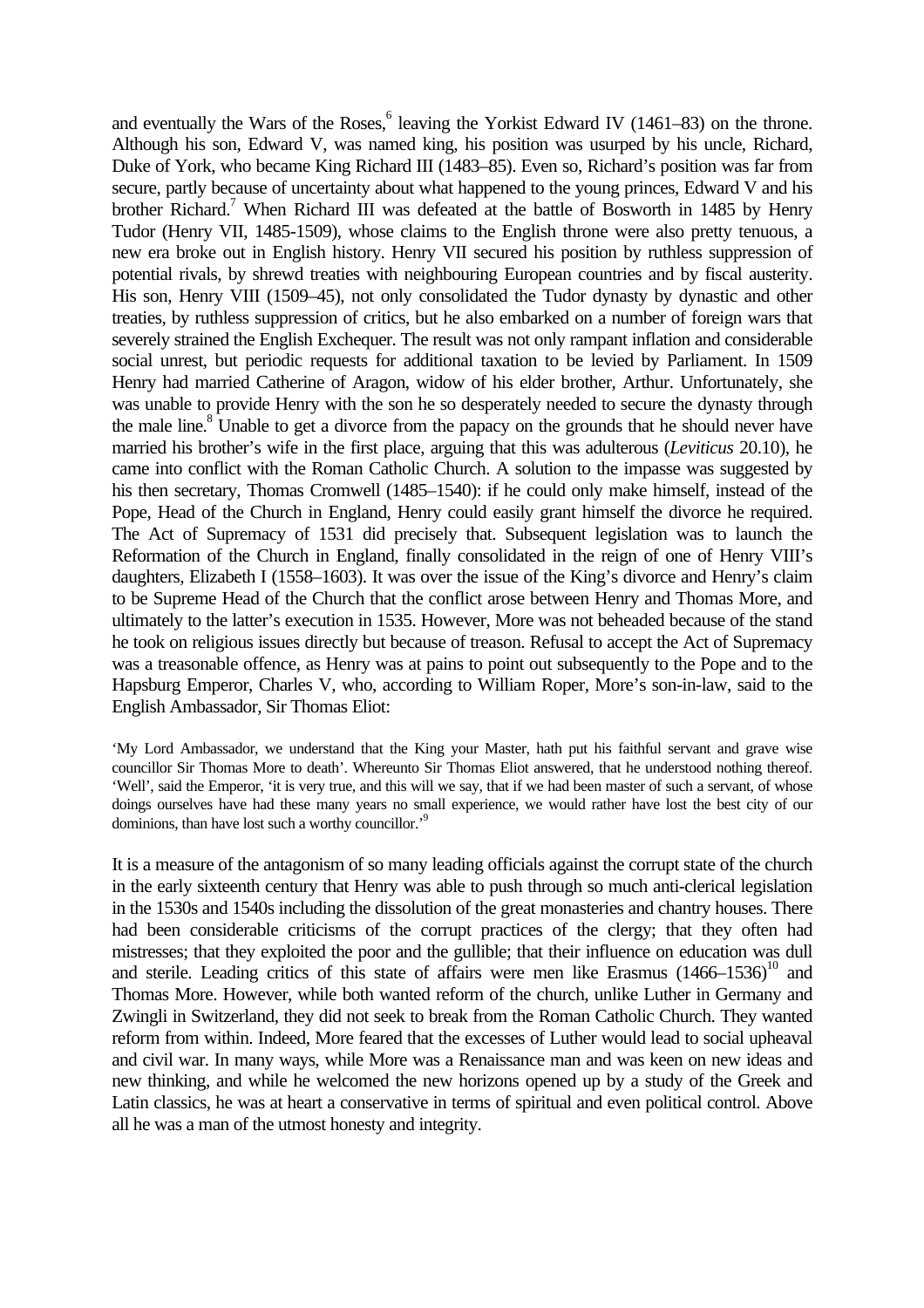## **Life and history of More**

Thomas More was born on 6 February 1478, in London, the son of John More (died 1530), a member of the legal profession. It has sometimes been suggested that he was a judge but it is more likely that he was a legal attorney. Certainly he influenced Thomas' thinking about the law. Thomas was educated at St. Antony's School, then the best in London, before being sent at the age of about 12 to live in the household of John, Cardinal Morton, Archbishop of Canterbury and Lord Chancellor of England. More was obviously profoundly influenced by Morton, whom he praises in his *History of King Richard III* and indirectly praises in his *Utopia*. For his part, Morton sent the young More to Canterbury College (later Christ Church College), Oxford in 1492, to study law. While at Oxford More studied under Linacre (1460–1524), one of the leading Renaissance humanists of the time. He was both a classical scholar, tutor to Henry VII's eldest son, Prince Arthur, as well as a physician who later founded and became the first President of the Royal College of Physicians (1578). Linacre, after whom an Oxford College was later named, taught More and a fellow student, Erasmus, Latin and Greek and an enthusiasm for what was then known as the New Learning, subsequently referred to as the Renaissance, a broad intellectual interest in the classics, the humanities, literature, poetry and music. John Colet (1467–1519) was also lecturing at Oxford at the time. He shared many of the new Renaissance ideas, though his influence on More was through his theological writings and preaching. He attacked many of the current ecclesiastical abuses and scholastic views about the teachings of St. Paul, seeking to open up a new form of Biblical scholarship that looked at the original Greek texts.

On leaving Oxford More completed his legal studies at the Inns of Court in London, first at New Inn, then at Lincoln's Inn, before becoming a reader at Furnival's Inn. He obviously had a sharp legal mind for he was much sought after and was clearly destined for higher things.

For a brief period he contemplated becoming a priest. From 1501 to 1504 he stayed with the Carthusian monks in the Charterhouse in London in 'devotion and prayer'. It was here that he began to wear a horsehair shirt as a form of penance. He only removed it on the day before his execution over thirty years later! Erasmus said of More that he left the Charterhouse and abandoned his religious vocation because he would rather be 'a chaste husband than an impure priest'—and because he was in love. According to Cotterill,<sup>11</sup> it was also because of what he regarded as the gross caricature of Christianity as presented by the church and because Pico di Mirandola, whom More greatly admired, had also refused to become a monk.

Whatever the real reason—and there may have been several—More wooed and married Jane Colt of Netherhall, Sussex, in  $1504$ <sup>12</sup> During the next five years she bore him four children, three daughters and a son. The eldest daughter, Margaret, was also his favourite and it is through the work of her husband, William Roper's *Life of Sir Thomas More*, which first appeared in 1553, that we have such a detailed portrait of the man and his career. His first wife died in 1511 and, realizing that his children needed a mother figure, he quickly remarried a widow, Alice Middleton, seven years his senior. Despite being short tempered and sharp tongued, she proved an excellent mother for the children and a bulwark for the family, an institution greatly favoured by More. Indeed, from the picture painted by Erasmus through his letters, More had an exceedingly happy family life in which he not only enjoyed his children's company, but sought to develop their thinking and intellectual skills.<sup>13</sup> In one letter to his daughter Margaret, who kissed him just prior to his death and who kept his head until her own death, More wrote, 'I assure you that rather than allow my children to grow up ignorant and idle I would sacrifice all, and bid farewell to business in order to attend them—among whom none is more dear to me than you, my beloved daughter.<sup>14</sup>

More was a remarkable man in many ways, not only because he lived a fulfilling public and professional life, not only because interspersed with his public duties, he was a prodigious writer, in both Latin and English, but because he was able to maintain a family life in which he put into practice many of the educational ideas in his 'Academy' (i.e. his household). It is because of this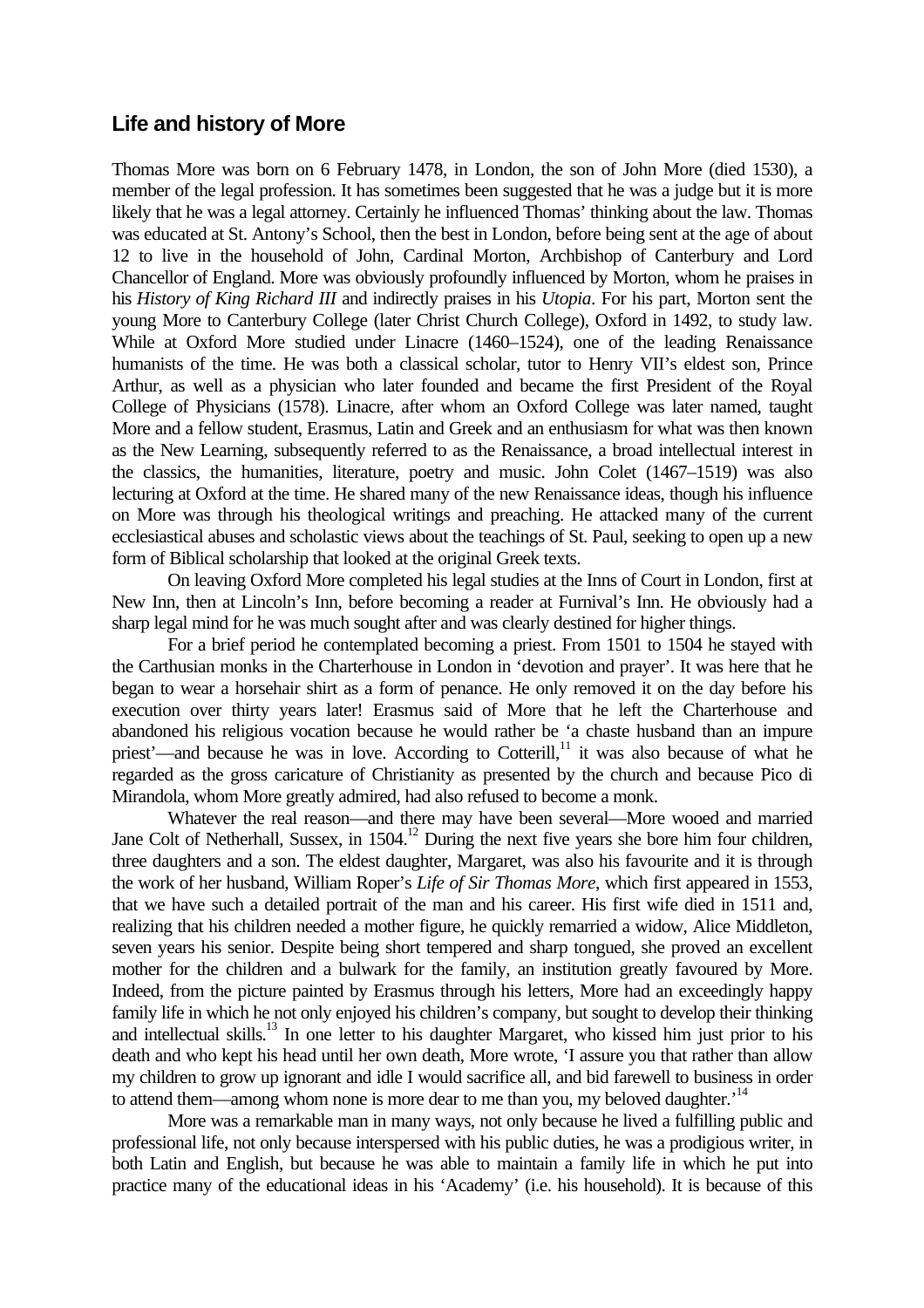interweaving of both public and private aspects of life that it is not always easy to unravel the man and his ideas from the official positions he held. Nor is it always easy to unravel Thomas More from Erasmus, Europe's most famous man of letters of the early sixteenth century. From 1499, or thereabouts, they became firm friends and Erasmus was to become a frequent visitor at More's home during the next twenty years. In 1506, for example, they translated Lucian's works, one of which, *Mennipus Goes to Hell*, must have given More some inspiration for his own *Utopia*. In 1509, while staying with More, Erasmus wrote his famous 'In praise of folly' (*Ecomium moriae*), while in 1518 he printed More's Latin poems because he believed that 'England's only genius' had not enough time to do so himself, let alone write all the creative works that he wished. This was partly because More's legal and political career were encroaching upon his thinking time. In the last year of Henry VII's reign, 1509, More became a Member of Parliament and under-sheriff of London. Cardinal Wolsey soon introduced him to the new king, Henry VIII. Thereafter, More had a rapid elevation to senior political positions. In 1514 More was made Master of the Requests. The following year, he was sent on the first of several foreign missions. This one was a commercial embassy to Flanders, during which time he wrote the second book of *Utopia*, completing the first book on his return to England later in the year. Other foreign missions using More's diplomatic skills included attendance in Calais (1520) following the meeting of Henry VIII with Charles V and Francis I at the Field of the Cloth of Gold,<sup>15</sup> embassies to Bruges and Calais (1521), an embassy to Paris (1527) with Cardinal Wolsey, and a representative of the King at the Treaty of Cambrai (1529), which kept England out of a continental war for the next thirteen years.

Political honours were also showered upon him. Having successfully defended a group of London apprentices who had rioted in 1517 he was, the following year, on Wolsey's recommendation, made a Privy Councillor. In 1521, he was knighted and became Treasurer of the Exchequer. In 1523 he was elected Speaker of the House of Commons. It is said that on appointment he told Wolsey that he could not and would not do anything simply to please himself for he had 'neither eyes to see nor ears to hear but as this House [of Commons] shall direct me whose servant I am<sup>'16</sup> He was subsequently elected High Steward of Oxford University (1524), High Steward of Cambridge University (1525), made Chancellor of the Duchy of Lancaster (1525) and in 1529, on the downfall of Wolsey, he reluctantly became the King's most senior and respected adviser when he was appointed Lord High Chancellor, the first layman to hold this great office of State. In human terms this was the pinnacle of his career.

Up to this point More's fame rested as much upon his prolific writings and his theological discourses, as upon his virtues as a man of integrity, honesty and simplicity. Apart from his joint work with Erasmus, previously mentioned, numerous Latin poems, and *Utopia*, he wrote several letters of scholarly controversy, for example, to Marin Dorp (1515); to the university authorities in Oxford (1518) in which he brilliantly argued for the place of humanistic learning in the university, especially Greek and what would now be called 'liberal arts' subjects; and 'to a monk' (1520), in which he criticized the corruption of the clergy. In 1520 he helped Henry VIII to compose *Assertio septem sacramentorum*, an attack on Luther and all he stood for, which earned for Henry the title 'Defender of the Faith' from Pope Leo X.<sup>17</sup> When Luther responded, Henry delegated More to reply, which he did with his *Responsio ad Lutherum* (1523). In 1522 he began a devotional treatise, *The Four Last Things*, a meditation on death, doom, pain and joy. It was never finished, but it reflected More's despondency at the cruel and vindictive political and economic conditions of early Tudor society. It also perhaps reflected the personal anguish he felt that the more he became involved in Henry VIII's service the less time he had to devote to his family and his 'Academy'.

The measure of the esteem in which he was held by Henry VIII can be seen from the following comment by William Roper:

and so from time to time he [More] was by the Prince [Henry VIII] advanced, continuing in his singular favour and trusty service twenty years and above, when he had done his devotions to send for him into his private room and there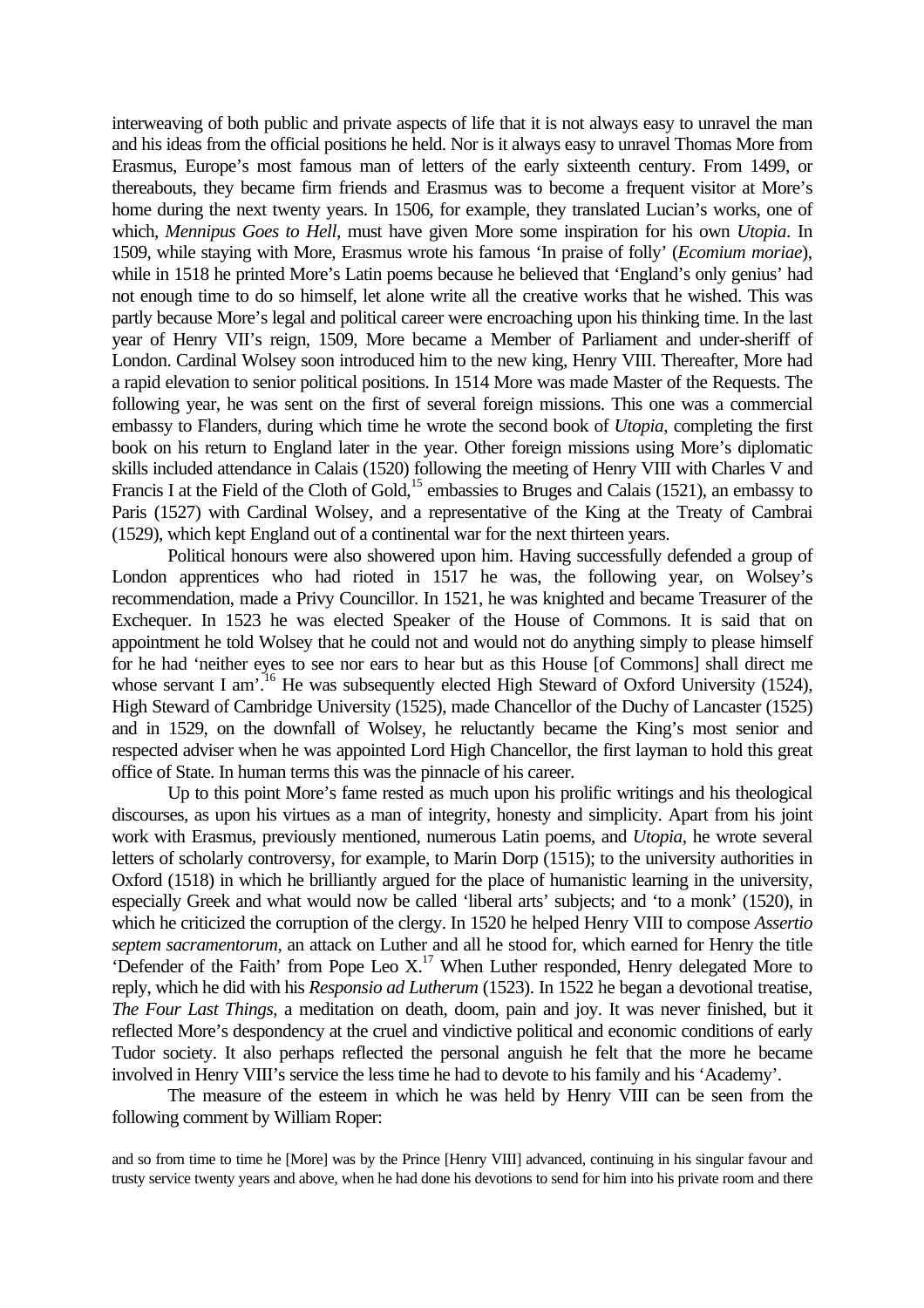some time in matters of Astronomy, Geometry, Divinity and such other Faculties, and some time in his worldly affairs, to sit and confer with him, and other whiles would he in the night have him up into the leads, $18$  there to consider with him the diversities, causes, motions, and operations of the stars and the planets.

Perhaps it was that More was able to live in the world and yet appear to be detached from it in his observances that appealed to so many people. He was clearly able to see both sides of an argument and, as Lord Chancellor, he was regarded as impartial, quick and fair in his judgements, though it is suggested that he was unnecessarily harsh in sentencing those with different religious opinions. Herein lies the clue to his conflict with Henry VIII, and the reason for his downfall and death on the scaffold for treason.

# **More in the context of the English reformation**

By the time More was appointed Lord Chancellor, he had a reputation throughout Europe as a man of wit, charm, intelligence and honesty. Henry regarded him as a friend and counsellor. He believed that he had made the perfect appointment to secure his personal desire—divorce from Catherine of Aragon—while at the same time reforming the church but not destroying it.

More shared Henry's fears about the Lutheran Reformation, that it could overthrow the old established faith and order. Theologically, he was conservative. Like Colet and Erasmus, More believed that there was a need for greater religious tolerance, for a more rational theology and for reform in the manners and behaviour of the clergy, but he was opposed to any need for a break with the historic church. It is not without significance, therefore, that Henry used More to dispute with Luther, and that the Bishop of London, Cuthbert Tunstall, used him to write pamphlets and critical commentaries on Protestant books and arguments. In 1529, for example, More wrote a *Dialogue Concerning Heresies* as a rebuttal of the doctrines of William Tyndale, and *Supplication of Souls* against Simon Fish's attack on the clergy. In 1532 and 1533 he wrote a *Confutation of Tyndale's Answer* and an *Apology* for the Catholic position. In 1533 he wrote his *Debellation of Salem and Bizance*, against two works by the lawyer, Christopher Saint-Germain, and an *Answer to a Poisoned Book*, against an anonymous work entitled *The Supper of the Lord*, which was for many years attributed to Tyndale, but more recently is believed to have been written by one George Joye.

It is perhaps ironical that in the last few years of his life More's writings on the theological stance of the church should have been so prolific, while the King, whom he loyally served to the end, was busy passing legislation that would change for ever, though not destroy, the position of the church in England. It is also ironic that Henry, who had used and befriended More, should have turned so forcefully against him. This was as much because he misunderstood More's personality as because he feared his influence. As Lord Chancellor, More was *the* leading figure in the land after the King. People took note of his views as much for *what* he was, as for *who* he was. As Henry's determination to secure a divorce increased, so did More's reluctance to go along with him, not so much because of the divorce *per se*, but because he saw this as a direct challenge to the papacy. This situation became more acute as Henry moved to be proclaimed Supreme Head of the Church in England (1531). More's position was that Christ was Head of the Church and that Henry was usurping the place of Christ's vicar on earth, the Pope. Accordingly he resigned his seal of office on 16 May 1532 hoping for a quiet life with his family and his books. This was not to be, at least not for very long, since Henry was determined to win his support, knowing that More's approval would secure his own actions. On 12 April 1534, More was summoned to Lambeth to swear an Oath of Allegiance to the Act of Supremacy, which impinged the Pope's authority and upheld Henry VIII's divorce. More twice refused on legal grounds. He was committed to the Tower of London on 17 April and was attainted for 'misprision of Treason' on 1 July 1535 on perjured evidence from Sir Richard Rich, the Solicitor-General, who had previously been helped by More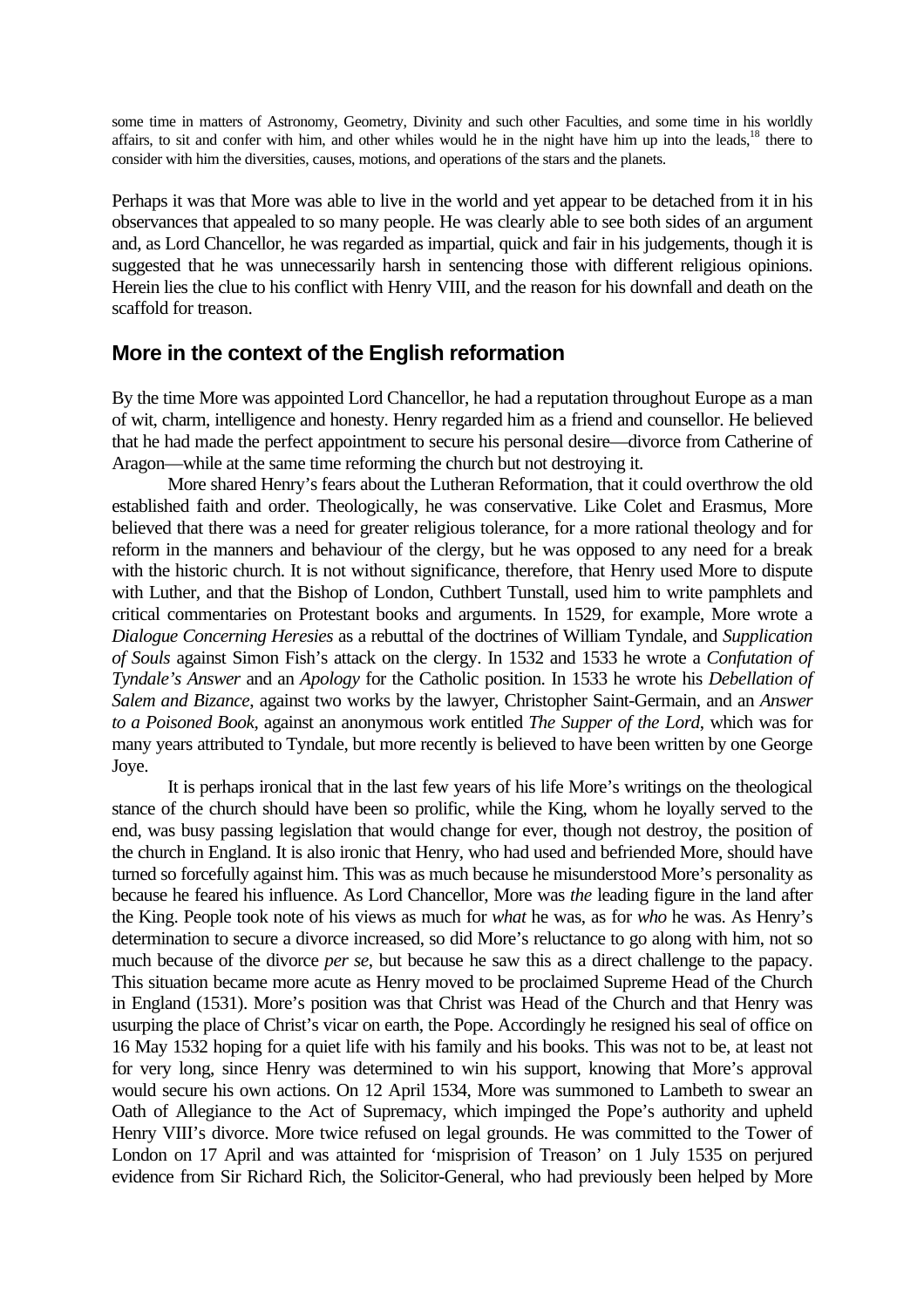but who now owed allegiance to Thomas Cromwell. According to Roper,<sup>19</sup> the dialogue between More and Rich, which finally crystallized the issue, went as follows:

MORE: I will put you this case. Suppose the Parliament would make a law that God should not be God, would you, Mr Rich, say God were not God? RICH: No, Sir, that would I not since no Parliament can make any such law. MORE: No more could the Parliament make the King Supreme Head of the Church.

More was, of course, wrong. He died on the scaffold on 6 July 1535, professing loyalty to the King, but acknowledging a greater loyalty to the King of Heaven.<sup>20</sup> As Bindoff has written:

More was the victim, as he had been an exponent, of the stubborn illusion that any human institution possesses a monopoly of truth or the power to impose its dogmas upon all who are subject to its man-made authority. In More's case the offending institution was a Parliament.<sup>2</sup>

To many people More was, and remains, an enigmatic figure. As Speaker of the House of Commons, for example, he used his position, and his own anti-clerical views, to persuade Parliament to pass several laws limiting the powers of the clergy. For example, clerical fees charged for funerals and wills were to be fixed by Parliament. Clerics were not allowed to take on more than one clerical role.<sup>22</sup> In his *Utopia*, More accused the great abbeys and monasteries of 'turning tillage into pasture', i.e. of enclosing land for sheep pasture, thus displacing agricultural workers from arable land. However, as Robert Bolt brilliantly shows in his play *A Man for All Seasons*, <sup>23</sup> More was, above all, a man of integrity who was not prepared to put the wishes and whims of an absolute monarch above his own conscience. He was not a social or political climber. Many posts he was offered he did not want but was forced to accept. He opposed hypocrisy and corruption wherever he found them, especially in high places. To More, Cardinal Wolsey epitomized all that was corrupt about the contemporary church. For this reason, he has often been described as 'the voice of conscience' of the time because, as Speaker of the House of Commons, he championed the cause of freedom of speech. Roper says that when he became Speaker he wished that every man could 'discharge his conscience, and boldly in everything incident among us to declare his advice' without fear of penalty.<sup>24</sup> Hoffmann has also said that More put conscience above all else,<sup>25</sup> while Erasmus, on learning of his execution, commented on the man 'whose soul was more pure than snow, whose genius was such that England never had and never will again have its like.'

This nobility of character is perhaps nowhere better revealed than when he was sentenced to death by the judges in the Tower of London. His final words to them were measured, restrained and honourable:

In this world there will ever be discord and variety of opinion. But I trust that as Paul persecuted Stephen even to death yet both are now united in heaven, we too who are now at variance in this world and differ in our opinions may be one in heart and mind for ever in the world to come. In this hope I pray to God to preserve you all, and especially my Lord the King and to deign always to send him faithful counsellors.<sup>2</sup>

Winston Churchill, writing about More's place in the *History of the English-Speaking Peoples*, observed that:

The resistance of More and Fisher to the royal supremacy in Church government was a noble and heroic stand. They realised the defects of the existing Catholic system, but they hated and feared the aggressive nationalism which was destroying the unity of Christendom. [...] More stood as the defender of all that was finest in the medieval outlook. He represents to history its universality, its belief in spiritual values and its instinctive sense of other-worldliness. Henry VIII with cruel axe decapitated not only a wise and gifted counsellor, but a system, which, though it had failed to live up to its ideals in practice, had for long furnished mankind with its brightest dreams.<sup>27</sup>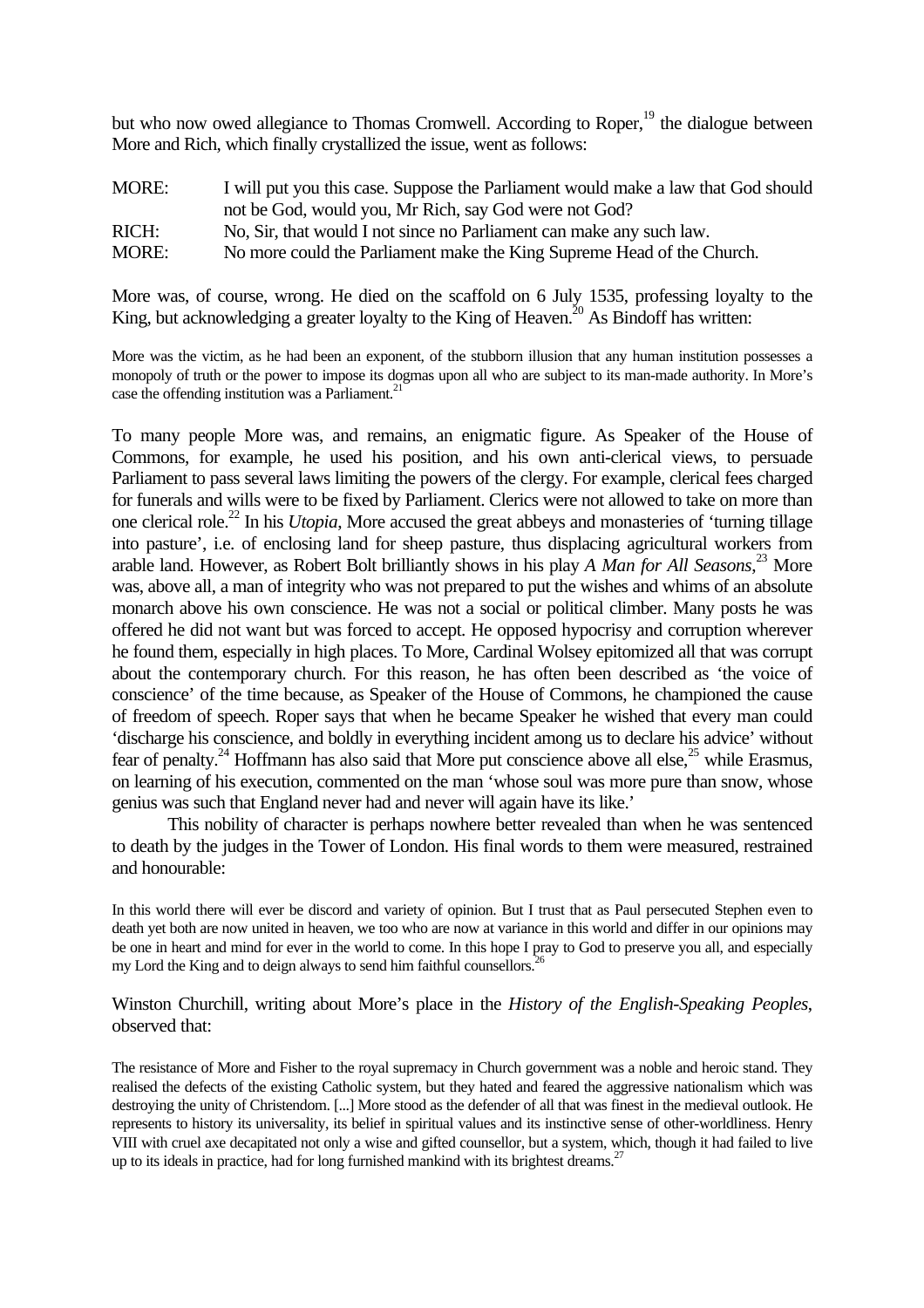Given the conditions that More faced in the Tower of London during his last year it is all the more remarkable that he continued his writings. Towards the end, when paper and pen had been taken from him, he still managed to write letters in charcoal to the family. His *Treatise on the Passion* and the Latin version, *Exposito passionis*, give a vivid account of Christ's last hours before his death on the Cross, and his *Dialogue of Comfort against Tribulation* is sometimes regarded as his finest work in English. On his death all his works and papers passed to his daughter Margaret (died 1544) and then to a nephew, William Rastell, who compiled the complete English *Works* in 1557. More's Latin works were collected and printed partly in Basel under the title *Lucubriationes* in 1563 and more fully in Louvain in 1565–66 under the title *Opera omnia*. Such was the revulsion at the manner of his dying and the recognition that he had been a man of genius that many biographies appeared in the late sixteenth century, led by the example of son-in-law William Roper's *Life of Sir Thomas More* (1553).

### **More, the Renaissance man and educator**

It was as much because of his intellectual ideas as because of his religious writings that Thomas More was so highly regarded by his contemporaries. Writing in 1520, Richard Whittington, a London schoolmaster, said of him: 'More is a man of an angel's wit and singular learning; and as time requireth, a man of marvellous mirth and pastimes and sometimes of as said gravity, as who say, *a man for all seasons*'. 28

Thomas More, 'whose integrity, personal charm, gentle determination and miserable fate make him the most attractive figure of the early sixteenth century,<sup> $29$ </sup> along with his great friend Erasmus, gave emphasis to the moral and religious thinking in Renaissance studies, not just to the pagan or artistic influences that predominated in and from Italy. They were as concerned with the philosophical and moral issues raised by the Greek writers like Plato and Aristotle as they were with history and legends. This was one aspect that was to distinguish England from the rest of continental Europe. Not only did More help preserve English common law at the expense of Roman law, but in educational matters he encouraged a religious/moral dimension as well as an academic one.

It was More's versatility in languages—English, Latin and Greek—his intellectual curiosity into different aspects of culture, painting and music, his willingness to discourse on diverse matters of importance, as well as to engage in light-hearted banter, that set him apart from so many of his contemporaries. More would have called himself a humanist, not in the modern sense of the word as being man-centred and anti-God, but as a person who was concerned about humanities and the state of the world. The growth of the Renaissance, especially in the fifteenth century when Greek and Latin manuscripts were discovered and were reproduced on the newly invented printing presses, set off a wave of admiration for classical ideas and writers. It was recognized that both the world and mankind has aspects of beauty and that there was enormous scope for creativity. It was into this pattern of thinking and perceiving the world that More and his friends fitted. Strictly speaking, humanists were university experts in Greek and Latin, men like More, Colet, Linacre, Erasmus and Roger Ascham, but the Renaissance humanists believed that they also had a breadth of interest in other fields—religion and moral philosophy, the humanities and the liberal arts, science and natural philosophy, and a sympathy for all subjects of human interest. Many, like More, would not only read and converse in Greek and Latin and the mother tongue, in this case English, but they would also know other languages—French, Italian or Spanish. More's sympathy for this view shows through in the following extract from Utopia:

You may see our friend Raphael—for that's his name, Raphael Hythlodaeus—is quite a scholar. He knows a fair amount of Latin and a tremendous lot of Greek. He's concentrated on Greek because he's interested in philosophy and he found that there's nothing important on that subject written in Latin, apart from bits of Seneca and Cicero.<sup>3</sup>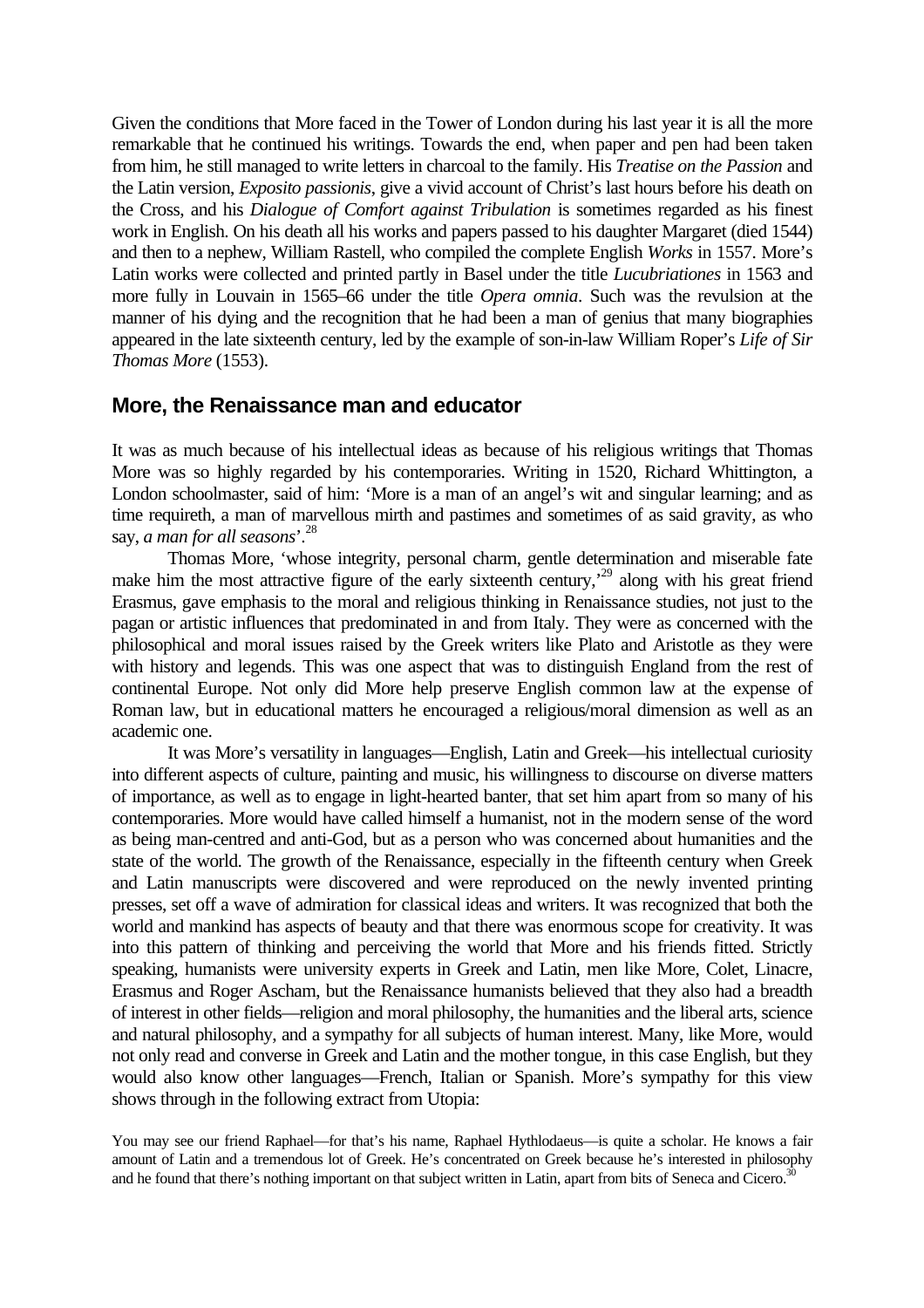More set out some of his views on education in a letter to Peter Gilles, who was Chief Secretary of Antwerp at the time.<sup>31</sup> 'As you know', he wrote, 'my young assistant John Clement<sup>32</sup> was with us at the time. I never let him miss any conversation that might have some educational value, for he has already begun to show such promise in Latin and Greek that I expect great things of him one day.' Later he says: 'I am extremely anxious to get my facts right [...] for I'd much rather be thought honest than clever.' He is equally scornful of some of his fellowmen.

Most readers know nothing about literature—many regard it with contempt. Lowbrows find everything heavy going that isn't completely lowbrow. Highbrows reject everything as vulgar that isn't a mass of archaisms. Some only like classics, others only their own works. Some are so firmly serious that they disapprove of all humour, others so halfwitted that they can't stand wit  $\left[...\right]$ .<sup>32</sup>

In letters to a tutor of his children (Peter Gunnell), More gives very careful directions about their education. He strongly advocates the higher education of women especially in the classics and philosophy, an antidote to boring lessons in music, needlework and cookery. Indeed, More's daughters wrote and frequently discussed issues at home in Latin. The trouble was that the form in which education existed at the beginning of the sixteenth century was sterile and dull, church dominated, and consisted of rote learning of the catechism and Latin conjugations, some number work and some translation from Latin to English and vice versa. The growing awareness of a whole new way of perceiving the world as a place of beauty, and of people as persons of beauty and personality which came from the Greek literature, transformed attitudes towards education and More sought to put these into practice in his 'Academy'.

## **More's academy**

More moved house several times during his career, but he had a house built in Chelsea to which he moved in 1517, though all the buildings were not finished until 1523. When completed the household consisted of an extended family of twenty-one, plus numerous other inmates. More had built for himself a separate building with a chapel, a library and a gallery. On Fridays he spent his time there in study and prayer. However, the whole of his home was an educational experiment. He taught his wife and family how to sing and play different musical instruments, how to read and discuss philosophical and theological issues in both Latin and English, and occasionally in Greek. There was no distinction between men and women, and it has been suggested that More's household was 'a model to all ages of domestic felicity.<sup>34</sup>

The clearest picture we have of More's domestic life is from Erasmus,<sup>35</sup> a great friend and long-term visitor. He says:

You might say of him that he presides over a Second Academy like that of Plato, only that instead of geometry and figures you meet there the domestic virtues. All the members of his household find occupation. No harsh word is uttered but discipline is maintained by courtesy and kindness. [...] in More's household you would realise that Plato's academy was revived, except that in the Academy the discussions concerned geometry and the power of numbers, whereas the house at Chelsea is a veritable school of Christian religion. [...] In it is none, man or women, but readeth or studieth the liberal arts. Yet it is their chief care of piety. There is never any seen idle. The head of the house governs it, not by lofty carriage and frequent rebukes, but by gentleness and amiable manners.

This was in stark contrast to the frequent floggings that boys would have received in the public schools for forgetting their lessons.

More believed strongly that children are gifts from God, to the parents, to God and to the nation. It is important, therefore, that they receive not only a good training and upbringing from their parents but also from the State and from the church which should provide an adequate supply of well-qualified teachers of the young. These views are developed in *Utopia*. One of the problems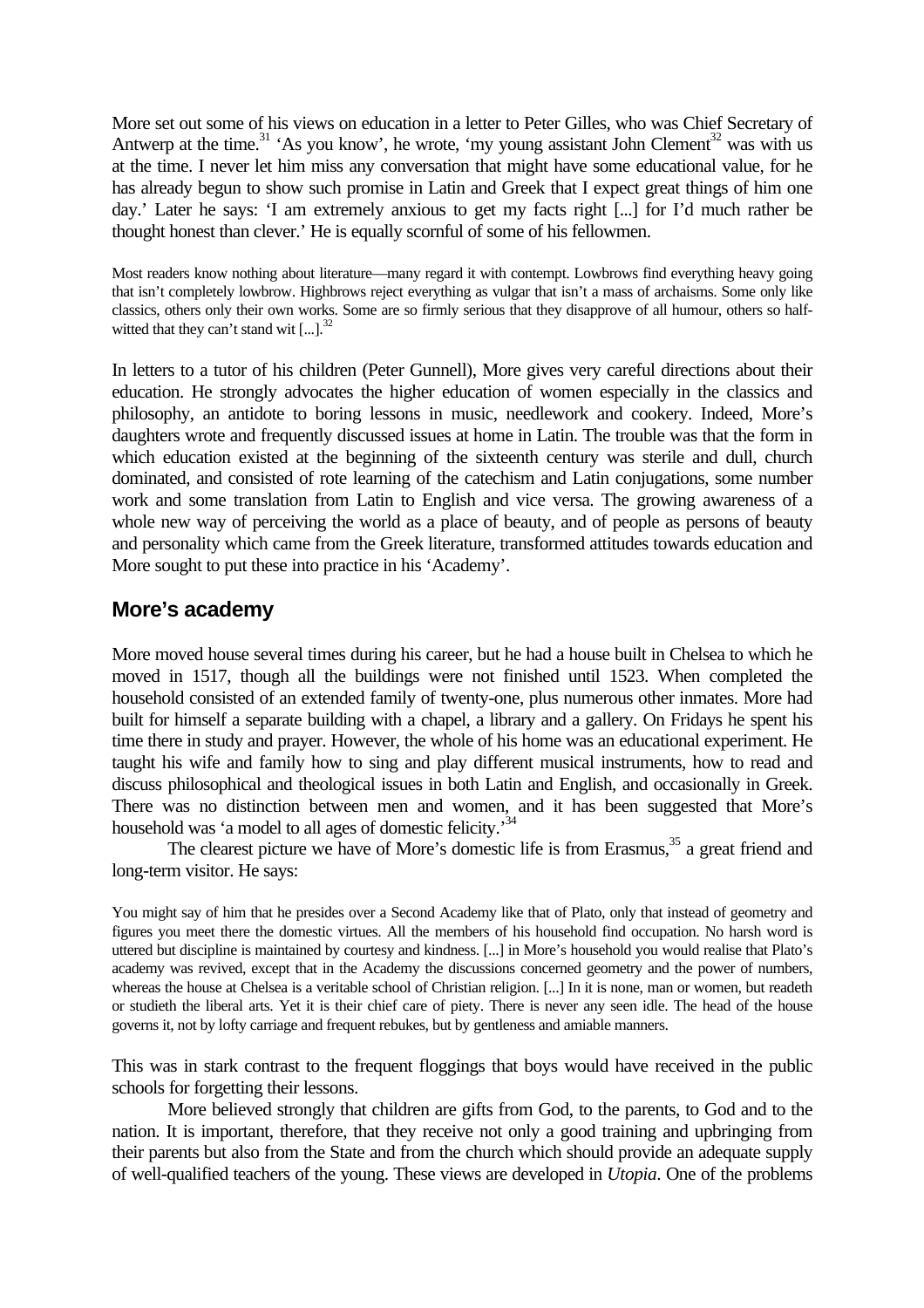of schooling in the early sixteenth century was that teachers lacked adequate training. More felt that the State had a clear moral responsibility not only to provide adequate teacher training but, by implication, that it should also provide the school system itself.<sup>36</sup>

More not only acted as a focal point for many of the Renaissance humanist scholars of the time but his 'Academy' was where he loved to hold court, because there he could put into practice many of his personal beliefs—easy discourse with his wife, children and friends without reference to class or gender distinction; discussion of the arts and literature, as well as religion and external values.

He was as much concerned for discipline in the context of a civilized and polite atmosphere as he was for open discussion between the sexes. Apart from Erasmus, his friends and followers included John Colet (founder of St.Paul's School, London); Hans Holbein the Younger, who painted a portrait of More in 1527 which still hangs in London's National Portrait Gallery; Fisher, the founder of several Cambridge colleges; Linacre, the Greek scholar, founder of an Oxford college after that name, and founder and President of the Royal College of Physicians. Two friends who were particularly impressed by what they heard and saw were Sir Thomas Elyot (1490–1546), author of *The Boke Named 'the Governour'* (1531), the first educational book written in English rather than Latin, and Roger Ascham, tutor to Queen Elizabeth I and author of *The Scholemaster* (1570). These books were to have a profound influence on the shape of schools and the curriculum well into the seventeenth century.

From some of Erasmus' observations of More the man, it is easy to see why he attracted such a following. In one letter he says that 'from earliest childhood [More] had such a passion for jokes, that one might almost suppose he had been born for them.<sup>37</sup> In another letter to Ulrich von Hutton, a German Knight, dated Antwerp, 23 July 1519,<sup>38</sup> Erasmus says of Thomas More:

His expression corresponds to his character, always showing a pleasant and friendly gaiety, and rather set in a smiling look; and to speak honestly, better suited to merriment than to seriousness and solemnity, though far removed from silliness and buffoonery. [...] In social intercourse he is of so rare a courtesy and charm of manners that there is no man so melancholy that he does not gladden, no subject so forbidding that he does not dispel the tedium of it. [...] In human relations he looks for pleasure in everything he comes across, even in the gravest matters. If he has to do with intelligent and educated men, he takes pleasure in their brilliance; if with the ignorant and foolish, he enjoys their folly.

## **Utopia**

More's educational philosophy was strongly influenced both by his friends and colleagues and by their open discussions, but also by his own readings, observation and political convictions. He had a strong belief in man's ability to achieve and to rise above adversity; to become involved in the arts, literature, music and philosophy, as well as to be aware of scientific developments. While most of his views were orally expressed and influenced future writers, and while we know what he felt and thought from some of his letters and from Erasmus' observations, no profile of Sir Thomas More would be complete without reference to two of his published works for which he became most famous, *Utopia* (1516) and his *History of Richard III* (1543).

*Utopia* first appeared in its Latin version in 1516. The English translation did not appear until 1556, but by then its main arguments were widely known and had been widely debated. *Utopia* must mark out More as one of the most eminent humanist thinkers and visionaries of the Renaissance period. It is still hotly debated. According to Turner,<sup>38</sup> there are two schools of thought concerning its content and purpose. One view is that *Utopia* is predominantly a Catholic tract, in which the author sets out his own views and anything resembling communist propaganda is mere allegory. The other view is that it is a political manifesto in which all references to religion should be ignored. Both views are only partly true.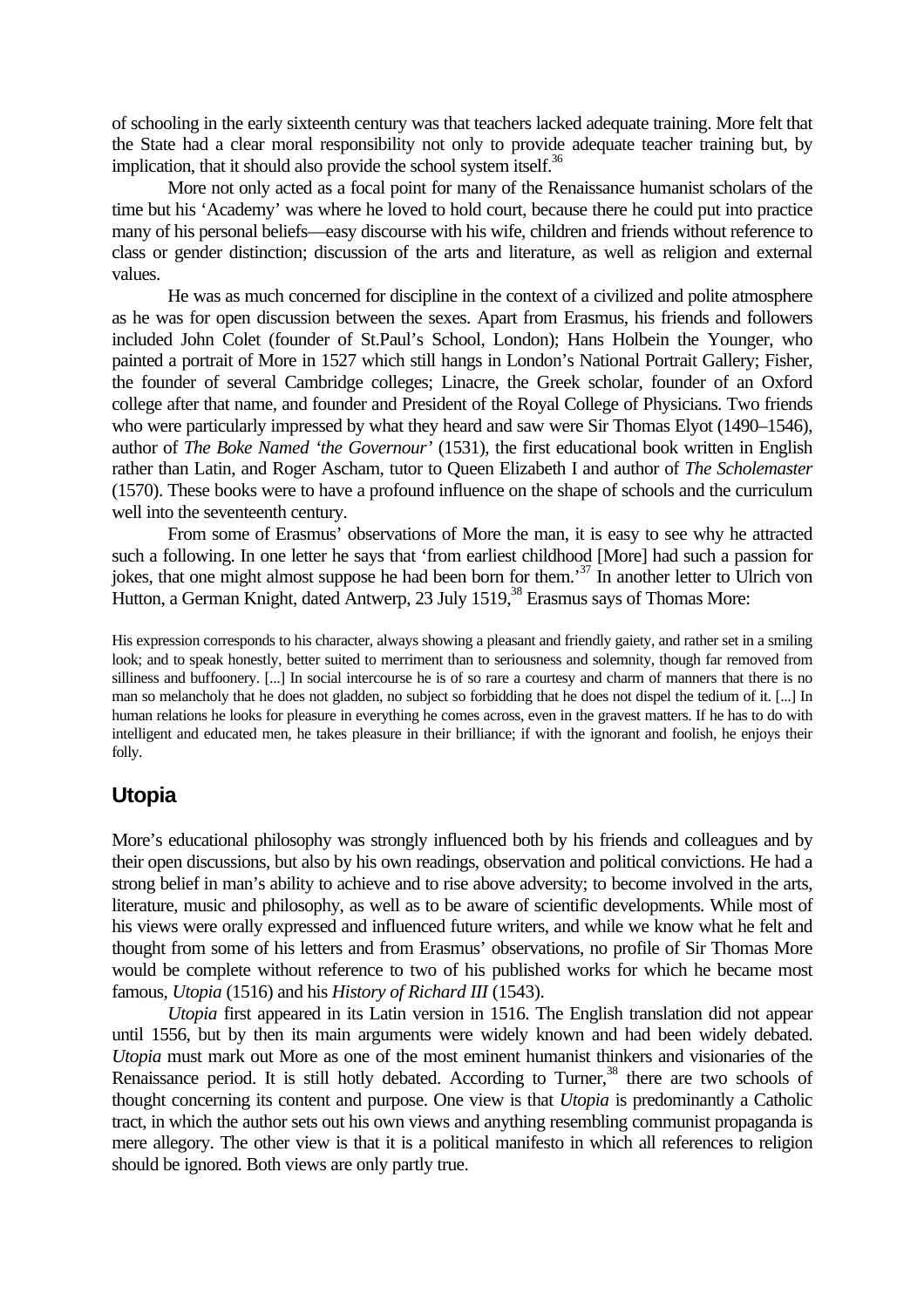Although *Utopia* is a political satire it is also an allegorical, romantic piece of writing. 'It professes like Horace's Satires to "tell the truth with a laugh", or like Lucian's True History, "not merely to be witty and entertaining, but also to say something interesting".<sup>39</sup>

The story is set on an imaginary island where there are no wars, poverty, crime, injustice or any other ills that so beset contemporary Europe. Everyone has an equal stake in wealth, food and poverty. No one has more than any others. The State oversees and ensures a fair distribution of resources, including health care. The working day is limited to six hours, while the remaining leisure time is devoted to the study of the arts, literature and science. Crafts and vocational courses are available for all, so that everyone has at least mastered one practical skill. Fighting is permitted only in self-defence and law-breakers are condemned to slavery. Religion is an undenominational theism and priests are chosen for their holiness. Every child, boy or girl, is entitled to a comprehensive education. This would include a study of literature, the classics, the arts, science and mathematics, what today would be called 'a balanced curriculum'. Children should also be made politically aware in civics classes. The State should be responsible for both providing education and for ensuring a supply of trained teachers. Girls should be treated no differently from boys.

More's purpose in writing *Utopia* was quite clearly to open people's eyes to the social and political evils of the world around them, e.g. inflation, corruption, maltreatment of the poor, wars for little or no purpose, courtly ostentation, the misuse of power by absolute monarchs, etc. More used works of Greek derivation to make his point. 'Thus, Hythlodaeus means "dispenser of nonsense"; Utopia means "not place"; Anydrus, the name of a river, means "not river"; and Ademus, the title of the Chief Magistrate means "not people".<sup>42</sup> It is clear from a letter to Peter Gilles that More expected his educated readers to understand the significance of these names because he deliberately used Greek names for places and official titles and also because he wished his readers to realize that they were imaginary. Difficulties have arisen for many readers because More, a devout Roman Catholic, advocated euthanasia, marriage of priests, divorce by mutual consent on grounds of incompatibility, allowing future husbands and wives to see each other naked before agreeing to marriage. Many readers also believe that the basic ideas expressed in *Utopia* are communistic. Even in the 1990s, *Utopia* remains a highly readable book, but it must be noted that it does not represent a positive ideal, but a negative attack on European wickedness as perceived by More. Its object was to shame Christians into behaving not worse, as they did then, but far better then the poor Utopian heathen. 'It is expressed in a timeless medium, which cuts it loose from its own particular age and saves it from ever seeming linguistically old fashioned or difficult.<sup>41</sup>

Although there are references to Plato and some of More's ideas are clearly drawn from the *Republic* and *The Laws*, his basic approach is quite different. Both agreed that the role of the State in educational provision should be paramount, but whereas Plato only hinted at communism, More saw it as a basis for society. Whereas Plato was largely concerned with the education of the ruling classes, More regarded the producers, especially agricultural labourers as of high value. 'Admittedly only a few bright children academically should be allowed to be students. But every child receives a primary education and most men and women go on educating themselves all their lives during those free periods that I told you about. Everything's taught in their own language for it has quite a rich vocabulary.<sup>42</sup> This is a quite clear attack on the use of Latin rather than English for schooling. While Plato encouraged warfare and regarded the virtues of martial arts highly, More sought to uphold peaceful values. Rather than wasting time, 'most people spend those free periods on further education for there are public lectures first thing every morning. Attendance is quite voluntary, except for those picked out for academic training, but men and women of all classes go crowding in to hear them—I mean different people to different lectures, just as the spirit moves them.'<sup>43</sup> Plato largely ignores family life, but for More the family is the basis of society; women are accorded a high place in the family and are encouraged intellectually, although More never recognizes equality in all things. Where Plato is serious, More is satirical, and whereas Plato banished art, poetry and music, More positively supports the arts.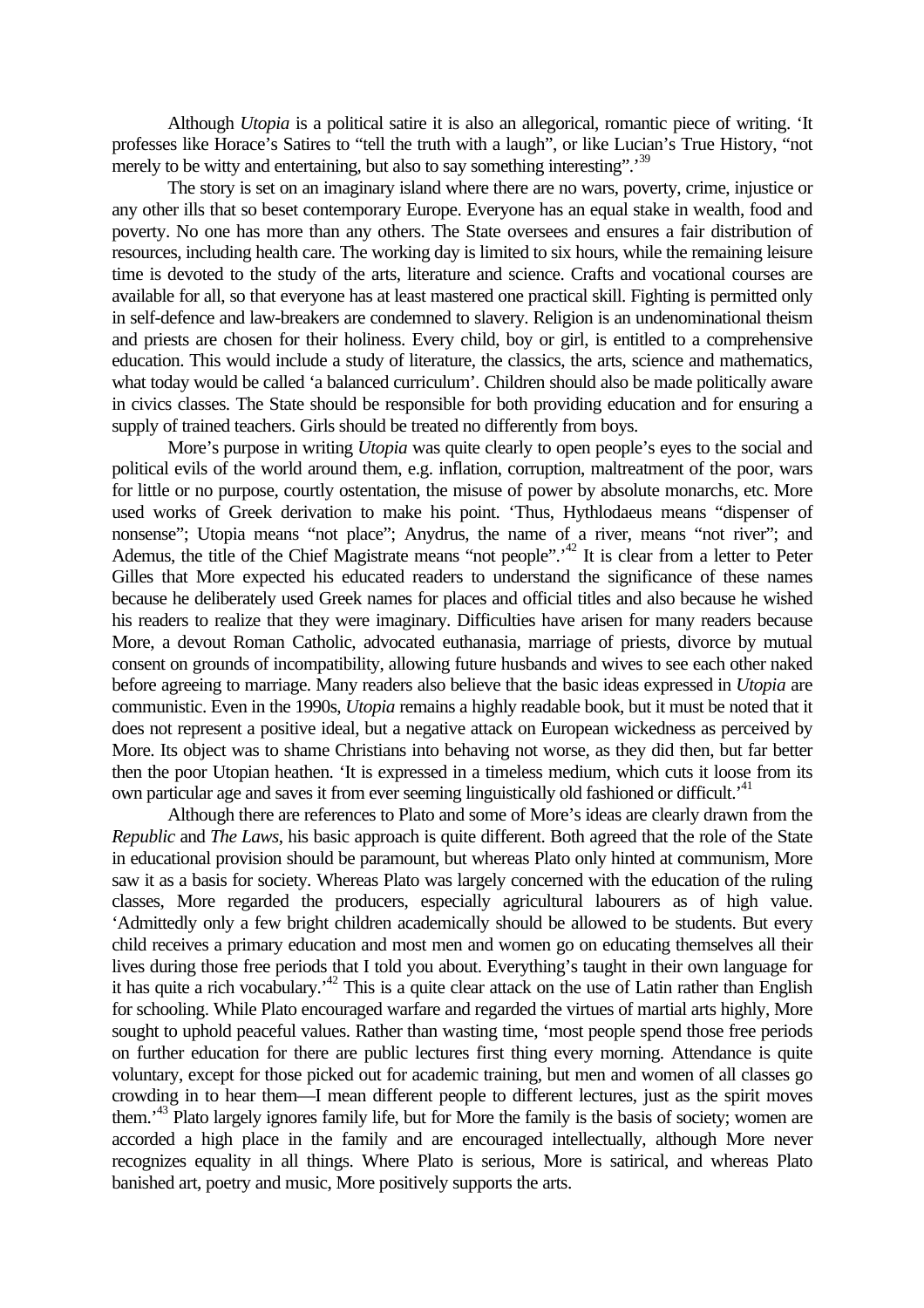#### Three other educational ideas emerge from *Utopia*. The first is that:

In *Utopia*, where everything is under state control [...] they never force people to work unnecessarily, for the main purpose of their whole economy is to give each person as much free time from physical drudgery as the needs of the community will allow; so that he can cultivate his mind, which they regard as the secret of a happy life.<sup>44</sup>

The second is that children and adults should freely intermix and learn from one another, an idea only really developed in the late twentieth century. The third idea is that all education should have a strong moral element imparted by priests who are 'responsible for the education of children and adolescents'. If moral ideas 'are thoroughly absorbed in childhood, these ideas will persist throughout adult life and so will contribute greatly to the safety of the State, which is never seriously threatened except by moral defects arising from wrong ideas.<sup>45</sup>

Although *Utopia* was to become a best seller and ensured More a reputation throughout Europe, it was not until after his death that it was realized that More also had another gift, that of historian. His complete *History of Richard III* first appeared in 1543 as a continuation of Hardyng's *Chronicle* and Polydore Vergil's *Angelica historica*. It portrayed Richard as an arch villain and was to influence the perception of Richard held by subsequent generations, while Shakespeare's play, *Richard III*, drew heavily on More's interpretation and provided a vivid, if inaccurate, picture of the king. There are two remarkable aspects of the *History* which tell us much about More. 'More's *Richard III* is the first great work of prose in the English language; it initiates modern historical writing—for all the glories of the Elizabethan Age, there is nothing that comes close to matching it until Bacon's *Henry VII* (1622) and as a bilingual narrative it is unique.<sup>46</sup> That it was the first historical work of any literary value which we possess in the English language is one thing; that it was written in both English and Latin at the same time is a touch of genius.

More was able 'to shape recent events into the sort of history his humanist training and his humanist friends approved, that is, a dramatic, boldly patterned narrative, soaring beyond actualities into art and seeking psychological verisimilitude rather than factual accuracy.<sup> $47$ </sup> In writing in this way, he inspired subsequent generations of historians to write in a similar vein and he influenced perceptions about Richard III until a reassessment began in the eighteenth century with Horace Walpole's *Historic Doubt on the Life and Reign of King Richard III* in which he challenged More's views. Since then numerous 'Friends of Richard III' societies have sprung up on both sides of the Atlantic. To be fair, More was strongly influenced by Archbishop Morton and other contemporary views, and while part of the purpose of writing the history was to criticize the brutality of contemporary kingship, he stopped writing for fear of impugning both Henry VII and Henry VIII as tyrants. Instead he used the satirical *Utopia* to get across his message.

### **More's legacy**

More's place in English and European history is secure, not only because of his *Utopia* but because of his principled stand against tyranny and his clear example that conscience and morality can triumph over evil. That he could only slow down, but not prevent, the course of the English Reformation was, in hindsight, inevitable. That he influenced future perceptions about Richard III, that he inspired parliamentarians in the seventeenth and later centuries to strive for freedom of speech and the preservation of English Common law, and that he gave a name to an idealized world of the future, *Utopia*, are no mean achievements.

His two greatest legacies, however, must be in his manner of writing and in his educational views. More inspired a whole genre of literature, of idealistic and futuristic writing and of fantastic traveller's tales. Well over 100 titles have been published adopting this style. If we were to name but a few, the list would include: Joseph Hale's *Another World* and *Yet the Same* (1600); Andrae's *Christianopolis* (1619); Bacon's *New Atlantis* (1626); Harrington's *Oceania* (1656); Swift's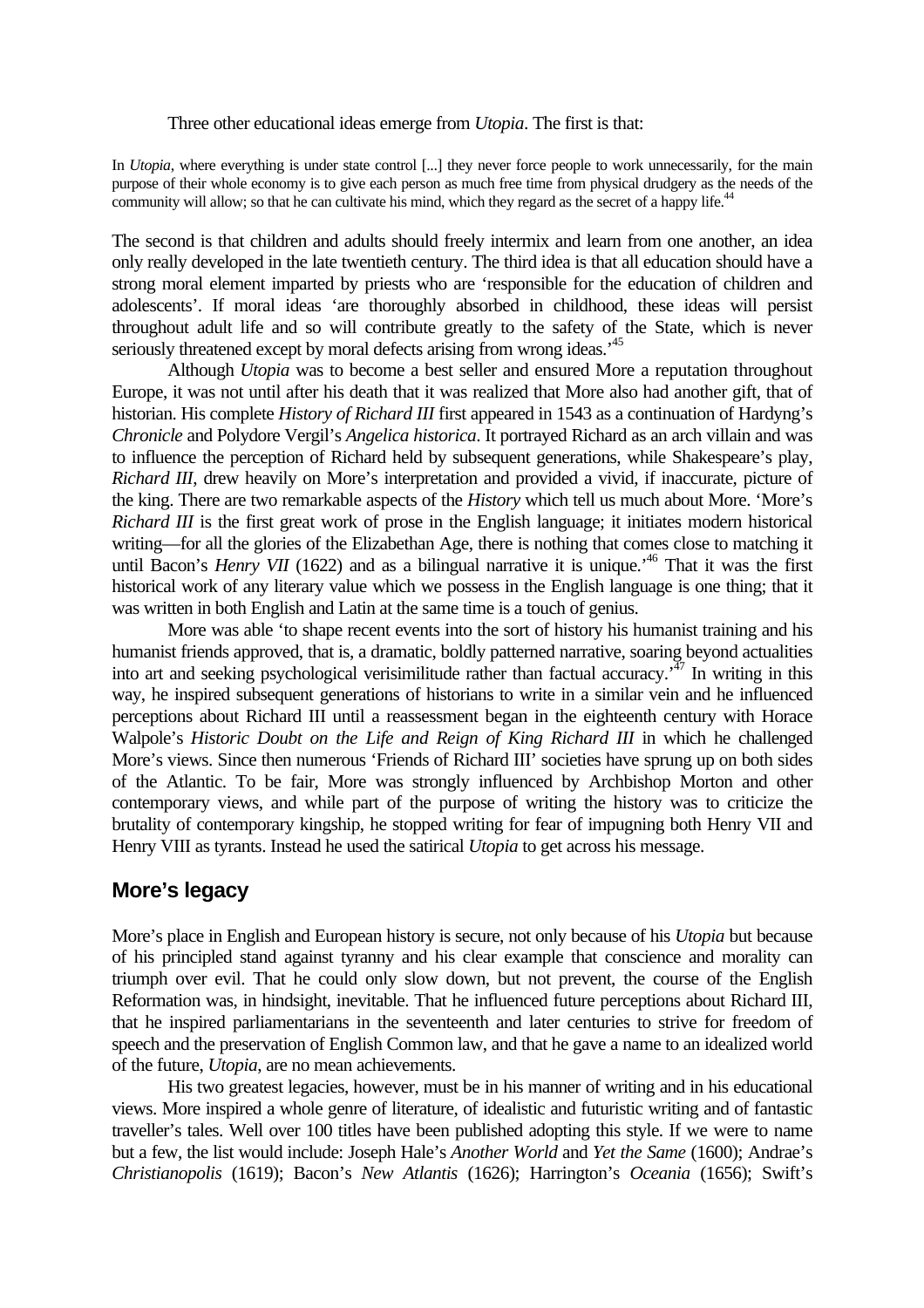*Gulliver's Travels* (1726); Voltaire's *Candide* (1759); William Morris' *News from Nowhere* (1890); H.G Wells' *The Time Machine* (1895); Huxley's *Brave New World* (1932); James Hilltop's *Lost Horizon* (1933); George Orwell's *1984* (1949); and the list could go on.

Regarding his educational ideas, many of these now seem commonplace to us—State provision; the education of both boys and girls, as well as of adults; a balanced curriculum; moral as well as academic schooling; the use of the vernacular for instruction—but their roots, especially in English educational tradition can easily be traced back to More's *Utopia*, and Erasmus' descriptions of More's 'Academy'. That socialists can lay claim to More's ideals of State control and provision of education, and that liberals can claim that the idea of a broad and balanced curriculum was originally More's, is no small feat. Sir Thomas More was truly 'a man for all seasons'.

#### **Notes**

- 1. Keith Watson (United Kingdom). Professor of education at Reading University, where he is director of the Centre for International Studies in Education, Management and Training. He spent many years with the British Council in Poland, Bangladesh, Thailand and London, before joining the university. His main research papers are on comparative and international education. His published works include: *Educational development in Thailand* and *education in the Third World.* He is chief editor of the *International journal of educational development.*
- 2. G.R. Elton, *England under the Tudors*, London, Methuen, 1957, p. 139.
- 3. Reader's Digest Association, *Milestones of history*, Vol. 5, *Reform and revolt*, 1974, p. 55.
- 4. The other two were Colet and Erasmus.
- 5. There is some confusion about whether or not he really did sympathize with communism. See the Appendix of Paul Turner's translation of *Utopia*, Harmondsworth, UK, Penguin Books, 1965.
- 6. Two of the best books on this period are Paul Kendall's *Richard III* (London, Book Club Associates, 1955) and Charles Ross' *Edward IV* (London, Book Club Associates, 1975). The Wars of the Roses were so called because the emblem of the House of Lancaster was a red rose, and that of the House of York a white rose.
- 7. It is suggested that the princes were murdered in the Tower of London on the orders of Richard III. See Paul Kendall for a discussion of this in his 'Introduction' to *Richard III: the Great Debate*, London, Folio Society, 1965.
- 8. Until the reign of Mary Tudor (Mary I, 1553–58) the law of primogeniture prevailed whereby only a male heir could be crowned king.
- 9. See the 'Everyman edition' of William Roper, *The life of Sir Thomas More*, London, Dent, 1932, p. 70.
- 10. A profile of Erasmus can be found in the first volume of this series.
- 11. H. B. Cotterill in his 'Introduction' to R. Robynson, *The 'Utopia' of Sir Thomas More*, London, Macmillan, 1908.
- 12. According to Erasmus, More preferred the second daughter but, feeling that the first would have lost face, he decided to marry her instead!
- 13. Evidence comes from Erasmus' letters, see: P.S. Allen, H.M. Allen & H.W. Garrod, *Opus epistolarum Desiderii Erasmi*, Oxford, UK, Oxford University Press, 1906–58. 12 v.
- 14. W. Rastell, *The complete English works of Sir Thomas More*, 1553; reprinted by Oxford University Press, 1931.
- 15. So called because of the pomp and glitter resulting from so many European monarchs being present together.
- 16. William Roper, op. cit., p. 35.
- 17. 'Fid.def' (Defender of the Faith) has appeared on all subsequent English coinage around the monarch's head.
- 18. On the roof. Most Tudor houses had sheets of lead below the roof tiles to act as rainwater guttering. William Roper, op. cit., p. 7.
- 19. William Roper, op. cit., p. 103.
- 20. At his execution More said: 'I die loyal to God and the King, but to God first of all'.
- 21. S.T. Bindoff, *Tudor England*, London, Penguin Books, 1952, p. 103.
- 22. Clerics in Tudor England were not necessarily clergymen. They would have been 'hangers on' in abbeys and monasteries serving as vergers, clerks, finance officers, etc.
- 23. Robert Bolt, *A man for all seasons*, London, Heinemann, 1955.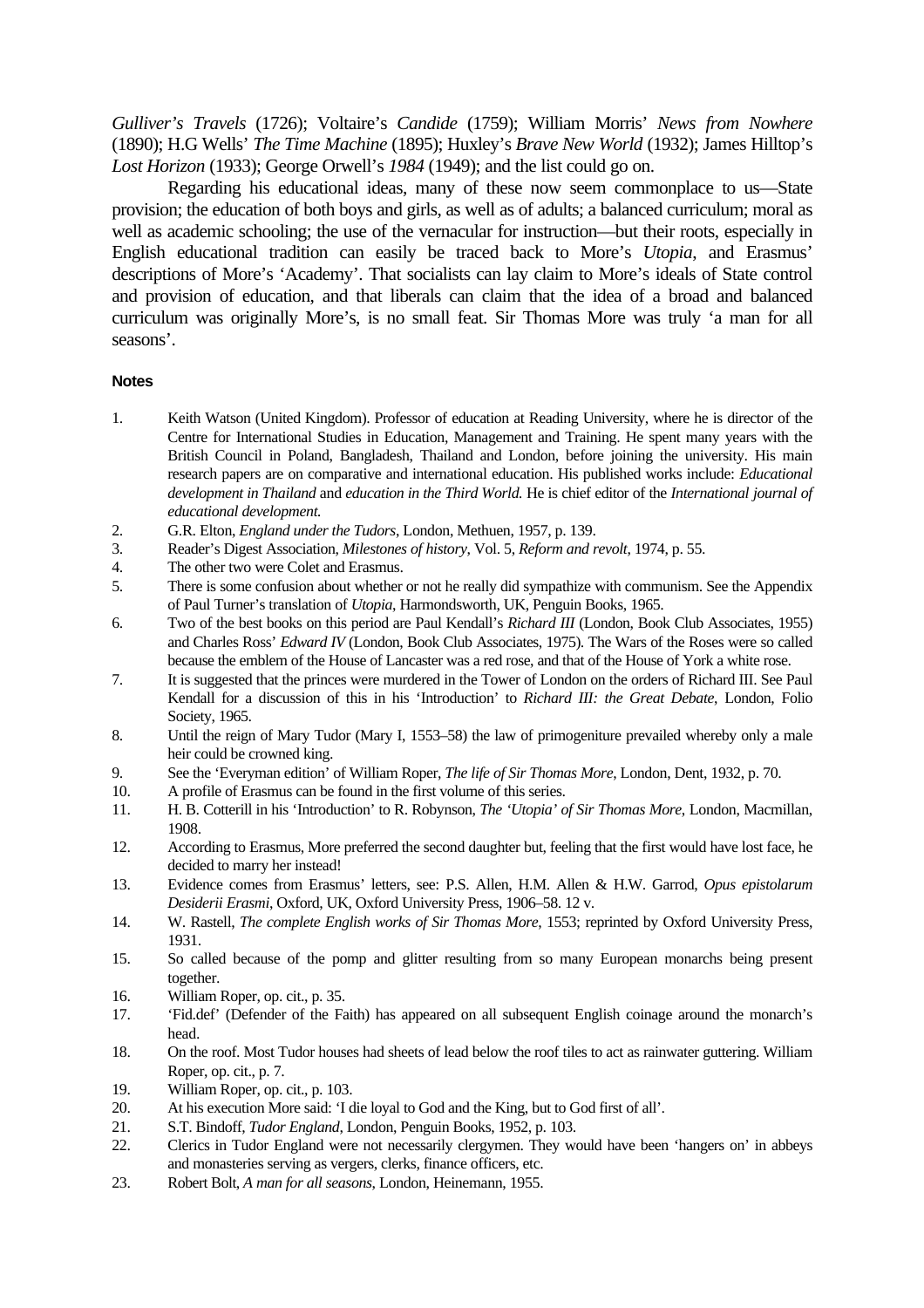- 24. William Roper, op. cit., p. 64.
- 25. Ann Hoffmann, *Lives of the Tudor age, 1485–1603*, London, Osprey Publishers Ltd., 1977.
- 26. William Roper, op. cit., p. 102–03.
- 27. W.S. Churchill, *A History of the English-speaking peoples,* vol. 2, London, Cassell, 1956.
- 28. Cited in *Collier's Encyclopedia*, Vol. 16, New York, NY, Macmillan & Collier, 1976, p. 542.
- 29. G.R. Elton, op. cit, p. 139.
- 30. Paul Turner's edition of *Utopia*, op. cit., p. 38.
- 31. Peter Gilles was Town Clerk of Antwerp, 1515–20.
- 32. John Clement (died 1572) was taken into More's household as a tutor to his children, one of whom, his adopted daughter Margaret Gigs, he married in 1526. He later became Mary Tudor's physician.
- 33. Letter to Peter Gilles in *The correspondence of Sir Thomas More*, edited by Elizabeth F. Rogers, 1947, p. 91.
- 34. S.T. Bindoff, op.cit., p. 103.
- 35. P.S. Allen, op. cit., p. xxv.
- 36. William Boyd, *The history of Western education*, London, Adam & Charles Black, 1947, pp. 237–38.
- 37. P.S. Allen, op. cit., vol. IV, p. 17.
- 38. Quoted in C.R.N. Routh, *They saw it happen, 1485–1588*, Oxford, Blackwell, 1956, p. 26.
- 39. Paul Turner, 'Introduction' to *Utopia*, op. cit., p. 7.
- 40. Ibid., p. 7.
- 41. Ibid., p. 8.
- 42. Ibid., p. 22.
- 43. Ibid., p. 89.
- 44. Ibid., p. 76.
- 45. Ibid., p. 78–79.
- 46. Ibid, p. 123.
- 47. Paul Kendall, op. cit., p. 24.
- 48. Ibid., p. 25.

#### **Works by Sir Thomas More**

*Lucian's Mennipus goes to Hell*, 1505. [With Erasmus. Translated into Latin.] *Life of John Picus, Earl of Mirandula*. 1509–10. *History of King Richard III*, 1513. [Not published until 1543, i.e. after his death.] Letter to Peter Gilles, 1515. *Utopia*, 1516. [Latin version.] Letter to Oxford University defending 'Great Studies', 1518. *Epigrams*, 1520. *The four last things*, 1522. *Dialogue concerning heresies*, 1529. *Treatise on the Passion*, 1535. *The English works of Sir Thomas More*, 1557. Ed. William Rastell. Reprinted 1931 by Oxford University Press. *Lucubrationes*, 1563. [A selection of his Latin works.] *Opera Omnia*, 1567. [His complete Latin works.]

#### **Works about Sir Thomas More**

Allen, P.S.; Allen, H.M.; Garrod, H.W. *Opus epistolarum Desiderii Erasmi Roterdami*. Oxford, UK, Oxford University Press, 1906–58. 12 v. [Includes correspondence between More and Erasmus.]

Bridgett, T.E. *Life of Sir Thomas More*. Oxford, 1891.

Chambers, R.W. *Thomas More*. Oxford, 1935.

More, Cresacre. *The life and death of Sir Thomas More*. St.Omer or Douai, 1631; Reprinted, ed. by J. Hunter. London, 1828.

Manning, Anne. *The household of Sir Thomas More*. London, Dent, 1885.

- More, Thomas. *The correspondence of Sir Thomas More*. Ed. E.F. Rogers. Oxford, 1947.
- ——. *The 'Utopia' of Sir Thomas More*. Translated by R. Robynson, with an introduction by H.B. Cotterill. London, Macmillan, 1909.
- ——. *Utopia.* Translated into English with an introduction by Paul Turner. Harmondsworth, UK, Penguin, 1965. Reynolds, E.E. *The field is won: the life and death of Sir Thomas More*. London, Macmillan, 1968.